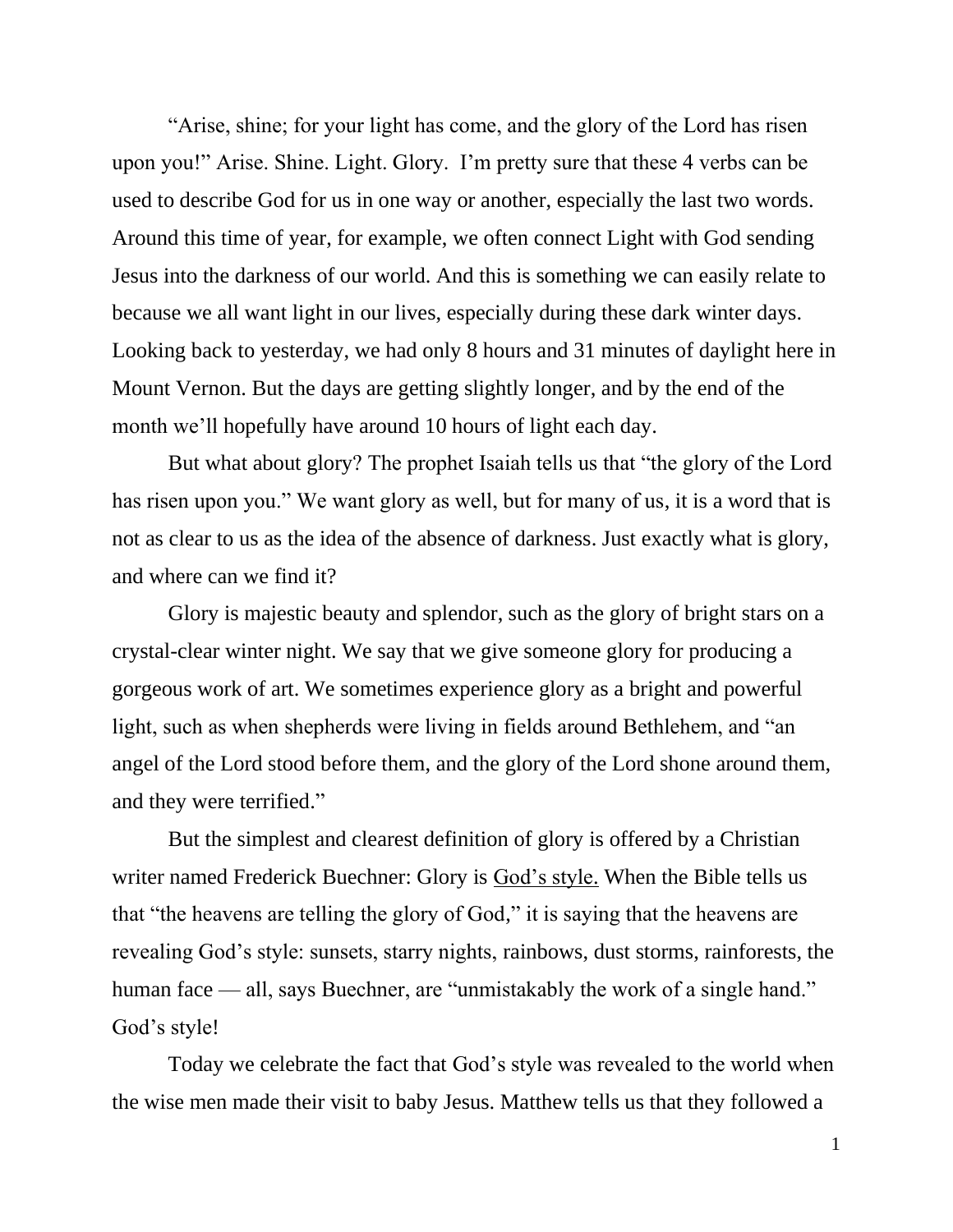bright star to Bethlehem, and "on entering the house, they saw the child with Mary his mother; and they knelt down and paid him homage" — they gave him glory. The wise men were the first to see that Jesus reveals the grace and love of God to the world in a bright and unmistakable way. They saw with their very own eyes a child who will grow up to show God's style in everything he says and does.

So Epiphany is all about the glory of God being revealed to the world. But what is the effect of this glory on us? Light, beauty, splendor, and style don't mean much unless they have a positive effect. Research shows that glory is good for us. Similarly being a fan of a sports team, in particular, can have a positive effect on us as well. According to an April issue of *The Atlantic* magazine a landmark study from 1976 described fans' tendency to embrace a winning team as "basking in reflected glory" — the key is having an experience of "glory."

Researchers found that after a win, it was extremely common for fans to wear hats and shirts connected to the winning team. They also seem to claim credit for their team's success through pronouns used in their conversations, describing the team as "we" instead of "they" — as in "*We* are the champions!" In addition similar studies have revealed that being a fan of a sports team can ward off depression and feelings of alienation. Much of this is due to the strong bonds that develop among fans, so apparently good things can come from "basking in reflected glory."

The Prophet Isaiah, in our first lesson this morning was writing to God's people in a time of deep darkness, one that was even gloomier than a January night. He promised that although thick darkness was covering the people, something good was about to happen: "The Lord will arise upon you, and his glory will appear over you." Yes, Israel's situation was very much like a team that's down six points with three seconds left on the clock. But God tells Israel to look for a Hail Mary pass and a two-point conversion! Glory!

2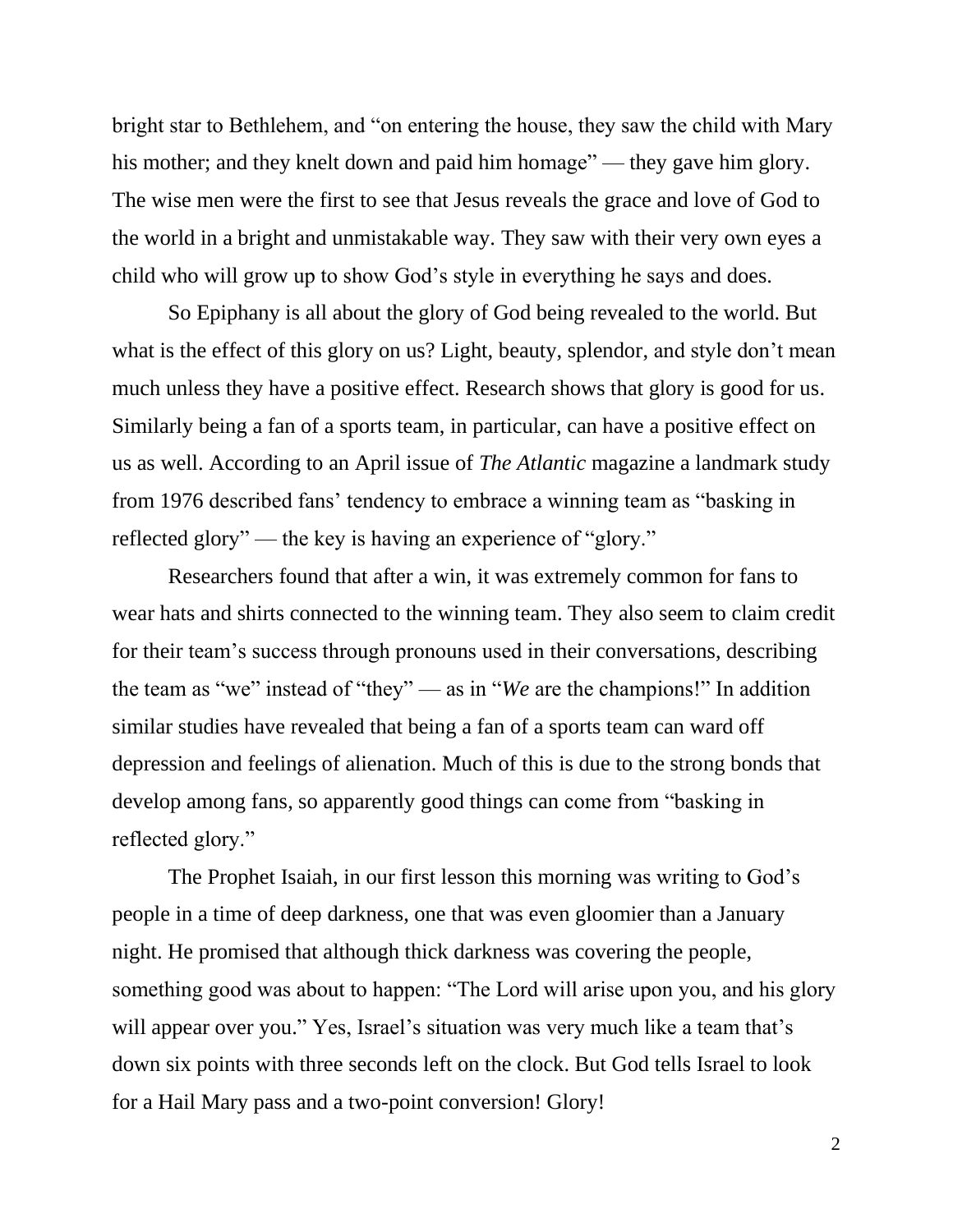Of course, we know that God did not enter human life as a quarterback with a golden arm. God appeared as a vulnerable baby, with a mother and a father on the run from an evil King named Herod. Isaiah sensed how God was going to come to earth, which is why he said, "Nations shall come to your light, and kings to the brightness of your dawn." And of course, we typically think of these words when we sing the popular Christmas carol "We Three Kings."

Isaiah knew that these visitors would "bring gold and frankincense" and "proclaim the praise of the Lord." We remember these words when we sing, "Born a king on Bethlehem's plain, gold I bring to crown him again …. Frankincense to offer have I; incense owns a Deity nigh." The words of Isaiah come together with one of our favorite hymns to help us bask in the reflected glory of Jesus, the baby of Bethlehem — a child who is the clearest possible example of God's style.

But as we sing that song we may begin to wonder, what happens to us when we experience this glory? What happens is that we discover that Jesus is the light of the world. As the light of the world: Jesus —Drives away sin, isolation and despair; Gives us the gift of forgiveness; Gives us the gift of Christian connection; Gives us the promise of eternal life; Changes our attitude to the world around us; and Invites us into the reign of God.

On the day of Epiphany, or whenever we celebrate it (like on a Sunday morning that follows the actual day) we remember the coming of the light of Christ into the world, a light that drives away the darkness of sin, isolation and despair. With Jesus*,* we have the gift of forgiveness whenever we fall into destructive behavior or wander into the dark ways of life. With Jesus, we have the gift of Christian connection — with Christ and with each other — whenever we become isolated or alienated from others.

Jesus also gives us the promise of everlasting life, which can ward off depression and despair. "You shall see and be radiant," promises Isaiah; "your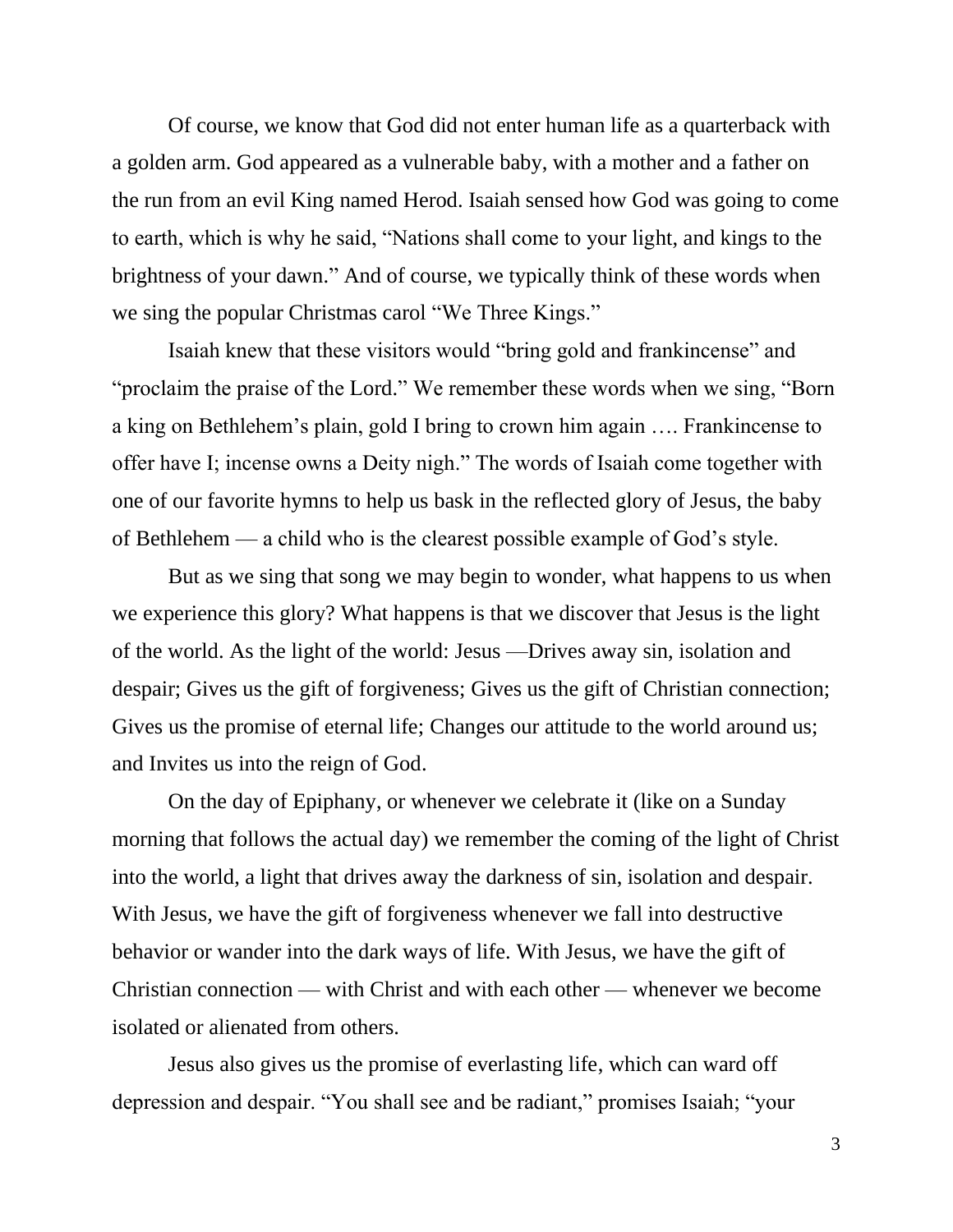heart shall thrill and rejoice." When the light of Christ illuminates our lives, we realize that nothing in all creation can separate us from the love of God in Christ Jesus our Lord. But Christ's light does more than make us feel good. It also changes our attitude toward the world around us. In the early 60s, the Christian author C.S. Lewis was known to have said, "I believe in Christianity as I believe that the sun has risen: not only because I see it, but because by it I see everything else."

Jesus helps us to see the world in a new light, one that reveals that the people around us are not our enemies or opponents. They are human beings made in the image and likeness of God. The light of Christ gives us strategies for navigating challenges, such as forgiving instead of punishing, and working for the common good instead of our narrow self-interest. Jesus invites us to see ourselves not as members of a particular family, or community or nation, but as citizens of the glorious kingdom of God.

When we walk in the glory of the light of Christ, we discover that the goal of our lives is not to earn the most money, win the most awards, close the most deals, or accumulate the most possessions. Instead, it is to be the most authentic men and women that God created us to be. The goal of our lives is to be full human beings, standing in the presence of our loving Lord.

Of course, we shouldn't forget about the first pair of words I mentioned earlier; arise and shine. Thankfully, however, they can help me with the "now what?" part of my message — the call to action. In other words, what should we be doing with the light and glory that God pours out upon us? Well…when we experience the light of God, and are covered with the glory of God, we cannot help but arise and shine.

Let's return briefly to another sports metaphor: Imagine you're watching your favorite team with your friends. You all have sodas in your hands and